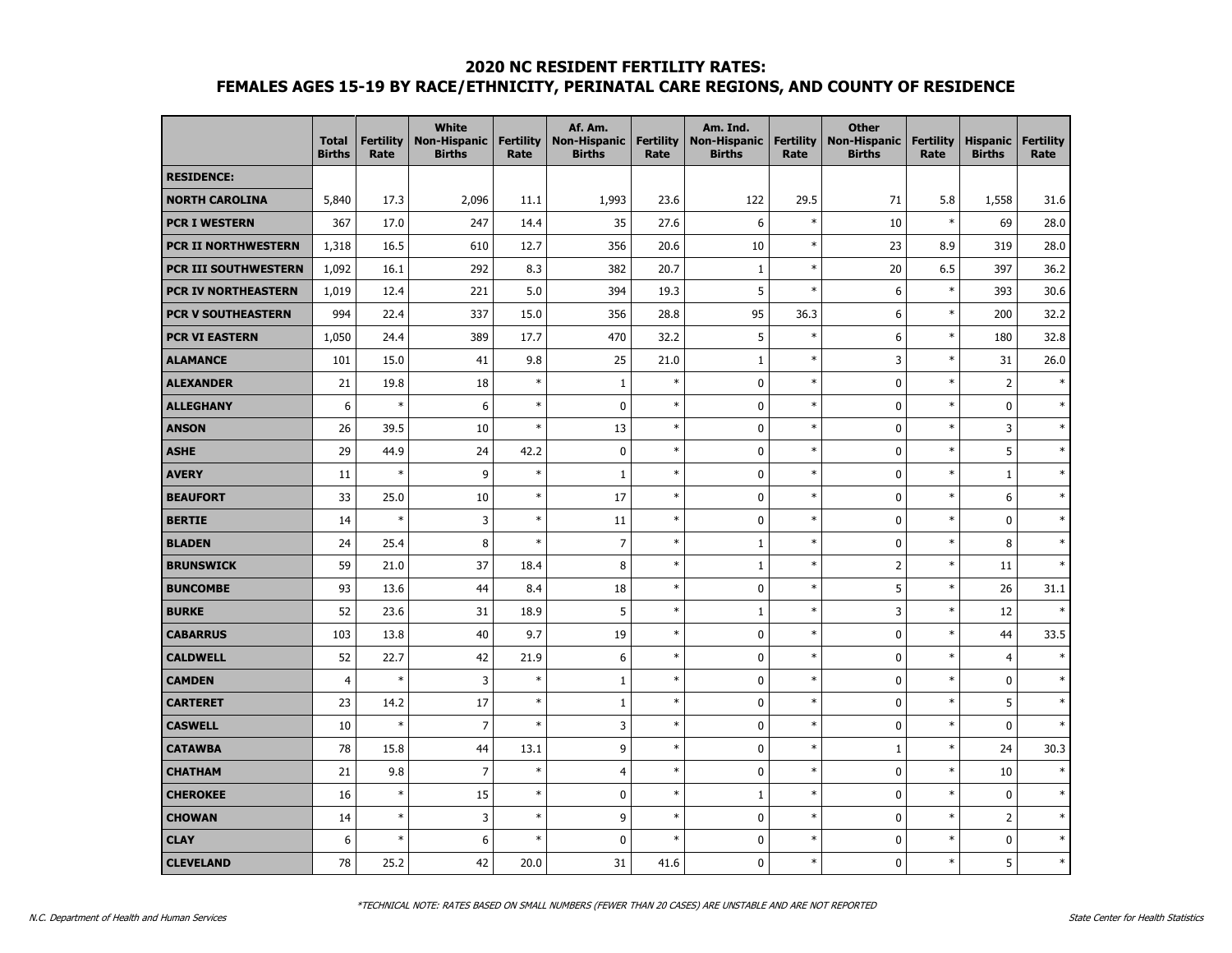## **2020 NC RESIDENT FERTILITY RATES: FEMALES AGES 15-19 BY RACE/ETHNICITY, PERINATAL CARE REGIONS, AND COUNTY OF RESIDENCE**

|                   | <b>Total</b><br><b>Births</b> | <b>Fertility</b><br>Rate | <b>White</b><br><b>Non-Hispanic</b><br><b>Births</b> | <b>Fertility</b><br>Rate | Af. Am.<br><b>Non-Hispanic</b><br><b>Births</b> | <b>Fertility</b><br>Rate | Am. Ind.<br><b>Non-Hispanic</b><br><b>Births</b> | <b>Fertility</b><br>Rate | <b>Other</b><br><b>Non-Hispanic</b><br><b>Births</b> | <b>Fertility</b><br>Rate | <b>Hispanic</b><br><b>Births</b> | <b>Fertility</b><br>Rate |
|-------------------|-------------------------------|--------------------------|------------------------------------------------------|--------------------------|-------------------------------------------------|--------------------------|--------------------------------------------------|--------------------------|------------------------------------------------------|--------------------------|----------------------------------|--------------------------|
| <b>COLUMBUS</b>   | 56                            | 34.9                     | 27                                                   | 30.1                     | 20                                              | 42.4                     | $\overline{2}$                                   | $\ast$                   | $\pmb{0}$                                            | $\ast$                   | $\overline{7}$                   |                          |
| <b>CRAVEN</b>     | 69                            | 25.2                     | 38                                                   | 24.6                     | 22                                              | 31.0                     | $\mathbf 0$                                      | $\ast$                   | $\overline{2}$                                       | $\ast$                   | $\overline{7}$                   | $\ast$                   |
| <b>CUMBERLAND</b> | 256                           | 24.5                     | 75                                                   | 20.4                     | 128                                             | 26.5                     | 8                                                | $\ast$                   | 3                                                    | $\ast$                   | 42                               | 28.1                     |
| <b>CURRITUCK</b>  | 13                            | $\ast$                   | 8                                                    | $\ast$                   | 3                                               | $\ast$                   | 0                                                | $\ast$                   | $\pmb{0}$                                            | $\ast$                   | $\overline{2}$                   | $\ast$                   |
| <b>DARE</b>       | 9                             | $\ast$                   | $\overline{4}$                                       | $\ast$                   | $\mathbf 0$                                     | $\ast$                   | $\mathbf 0$                                      | $\ast$                   | $\pmb{0}$                                            | $\ast$                   | 5                                | $\ast$                   |
| <b>DAVIDSON</b>   | 102                           | 20.8                     | 59                                                   | 16.3                     | 18                                              | $\ast$                   | $\mathbf{1}$                                     | $\ast$                   | $\overline{4}$                                       | $\ast$                   | 20                               | 31.6                     |
| <b>DAVIE</b>      | 15                            | $\ast$                   | 12                                                   | $\ast$                   | $\mathbf{1}$                                    | $\ast$                   | $\mathbf 0$                                      | $\ast$                   | $\mathbf 0$                                          | $\ast$                   | $\overline{2}$                   | $\ast$                   |
| <b>DUPLIN</b>     | 72                            | 40.4                     | 27                                                   | 39.2                     | 23                                              | 58.5                     | $\mathbf 0$                                      | $\ast$                   | $\mathbf 0$                                          | $\ast$                   | 22                               | 33.2                     |
| <b>DURHAM</b>     | 154                           | 14.3                     | 10                                                   | $\ast$                   | 79                                              | 16.3                     | $\mathbf 0$                                      | $\ast$                   | $\pmb{0}$                                            | $\ast$                   | 65                               | 30.8                     |
| <b>EDGECOMBE</b>  | 50                            | 32.4                     | 11                                                   | $\ast$                   | 30                                              | 32.9                     | $\mathbf 0$                                      | $\ast$                   | $\pmb{0}$                                            | $\ast$                   | 9                                | $\ast$                   |
| <b>FORSYTH</b>    | 232                           | 16.6                     | 33                                                   | 5.2                      | 107                                             | 25.3                     | $\mathbf 2$                                      | $\ast$                   | $\mathsf 3$                                          | $\ast$                   | 87                               | 30.5                     |
| <b>FRANKLIN</b>   | 50                            | 23.7                     | 16                                                   | $\ast$                   | 19                                              | $\ast$                   | $\mathbf 0$                                      | $\ast$                   | $\pmb{0}$                                            | $\ast$                   | 15                               |                          |
| <b>GASTON</b>     | 124                           | 18.7                     | 66                                                   | 15.8                     | 40                                              | 28.3                     | $\mathbf 0$                                      | $\ast$                   | $\mathbf 2$                                          | $\ast$                   | 16                               | $\ast$                   |
| <b>GATES</b>      | $\overline{4}$                | $\ast$                   | 3                                                    | $\ast$                   | $\mathbf 1$                                     | $\ast$                   | $\mathbf 0$                                      | $\ast$                   | $\pmb{0}$                                            | $\ast$                   | $\pmb{0}$                        | $\ast$                   |
| <b>GRAHAM</b>     | 12                            | $\ast$                   | 12                                                   | $\ast$                   | $\pmb{0}$                                       | $\ast$                   | $\mathbf 0$                                      | $\ast$                   | $\pmb{0}$                                            | $\ast$                   | $\pmb{0}$                        | $\ast$                   |
| <b>GRANVILLE</b>  | 22                            | 13.3                     | $\boldsymbol{6}$                                     | $\ast$                   | $\bf 8$                                         | $\ast$                   | $\mathbf 0$                                      | $\ast$                   | $\pmb{0}$                                            | $\ast$                   | $\bf 8$                          | $\ast$                   |
| <b>GREENE</b>     | 13                            | $\ast$                   | $\mathbf{1}$                                         | $\ast$                   | $\overline{7}$                                  | $\ast$                   | $\mathbf 0$                                      | $\ast$                   | $\pmb{0}$                                            | $\ast$                   | 5                                | $\ast$                   |
| <b>GUILFORD</b>   | 250                           | 11.6                     | 47                                                   | 5.3                      | 134                                             | 15.2                     | $\mathbf{1}$                                     | $\ast$                   | 10                                                   | $\ast$                   | 58                               | 22.8                     |
| <b>HALIFAX</b>    | 51                            | 35.0                     | 10                                                   | $\ast$                   | 39                                              | 48.0                     | $\mathbf 0$                                      | $\ast$                   | $\pmb{0}$                                            | $\ast$                   | $\mathsf{2}$                     | $\ast$                   |
| <b>HARNETT</b>    | 91                            | 20.3                     | 36                                                   | 15.2                     | 29                                              | 25.5                     | $\overline{2}$                                   | $\ast$                   | $\pmb{0}$                                            | $\ast$                   | 24                               | 27.4                     |
| <b>HAYWOOD</b>    | 23                            | 15.6                     | 18                                                   | $\ast$                   | $1\,$                                           | $\ast$                   | $\mathbf 0$                                      | $\ast$                   | $\pmb{0}$                                            | $\ast$                   | $\overline{4}$                   | $\ast$                   |
| <b>HENDERSON</b>  | 62                            | 21.1                     | 34                                                   | 15.9                     | 8                                               | $\ast$                   | $\mathbf 0$                                      | $\ast$                   | $\overline{4}$                                       | $\ast$                   | 16                               | $\ast$                   |
| <b>HERTFORD</b>   | 17                            | $\ast$                   | $\overline{4}$                                       | $\ast$                   | 13                                              | $\ast$                   | $\mathbf 0$                                      | $\ast$                   | $\mathbf 0$                                          | $\ast$                   | $\mathbf 0$                      | $\ast$                   |
| <b>HOKE</b>       | 31                            | 19.5                     | 10                                                   | $\ast$                   | 12                                              | $\ast$                   | $\overline{4}$                                   | $\ast$                   | $\pmb{0}$                                            | $\ast$                   | 5                                | $\ast$                   |
| <b>HYDE</b>       | 3                             | $\ast$                   | $\overline{2}$                                       | $\ast$                   | $1\,$                                           | $\ast$                   | $\mathbf 0$                                      | $\ast$                   | $\pmb{0}$                                            | $\ast$                   | $\pmb{0}$                        | $\ast$                   |
| <b>IREDELL</b>    | 78                            | 13.4                     | 37                                                   | 9.0                      | 25                                              | 30.9                     | $\mathbf 0$                                      | $\ast$                   | $\,1\,$                                              | $\ast$                   | 15                               | $\ast$                   |
| <b>JACKSON</b>    | 20                            | 9.5                      | 12                                                   | $\ast$                   | $\mathbf{1}$                                    | $\ast$                   | $\overline{2}$                                   | $\ast$                   | $\,1\,$                                              | $\ast$                   | $\overline{4}$                   | $\ast$                   |
| <b>JOHNSTON</b>   | 122                           | 17.4                     | 45                                                   | 10.7                     | 38                                              | 30.8                     | $\mathbf{1}$                                     | $\ast$                   | $\pmb{0}$                                            | $\ast$                   | 38                               | 26.1                     |
| <b>JONES</b>      | 5                             | $\ast$                   | $\overline{2}$                                       | $\ast$                   | 3                                               | $\ast$                   | $\mathbf 0$                                      | $\ast$                   | $\pmb{0}$                                            | $\ast$                   | $\pmb{0}$                        | $\ast$                   |
| <b>LEE</b>        | 48                            | 26.2                     | 16                                                   | $\ast$                   | 13                                              | $\ast$                   | $\mathbf 0$                                      | $\ast$                   | $\mathbf{1}$                                         | $\ast$                   | 18                               | $\ast$                   |
| <b>LENOIR</b>     | 54                            | 34.2                     | 16                                                   | $\ast$                   | 27                                              | 37.0                     | $\mathbf{1}$                                     | $\ast$                   | $\mathbf{1}$                                         | $\ast$                   | 9                                | $\ast$                   |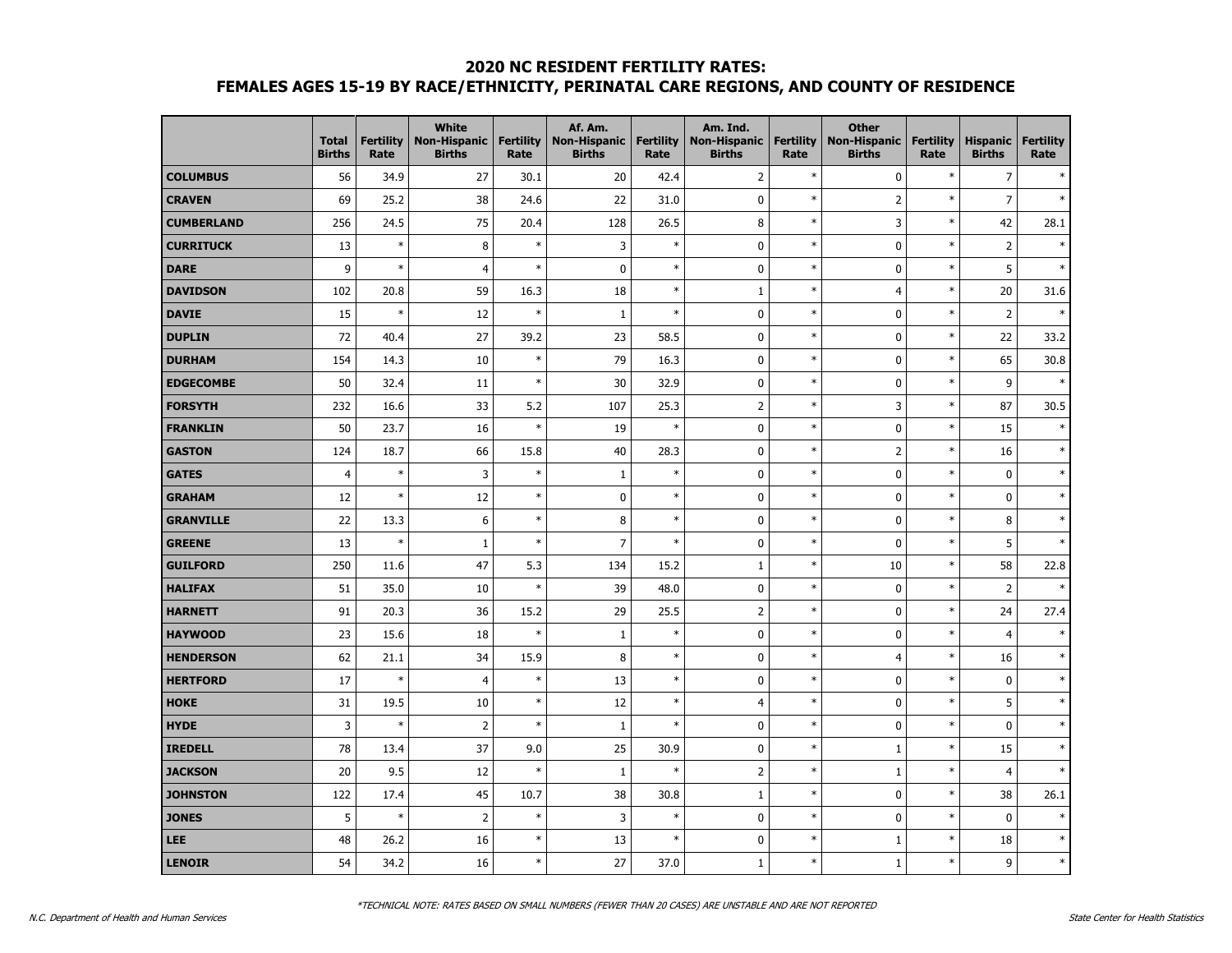## **2020 NC RESIDENT FERTILITY RATES: FEMALES AGES 15-19 BY RACE/ETHNICITY, PERINATAL CARE REGIONS, AND COUNTY OF RESIDENCE**

|                    | <b>Total</b><br><b>Births</b> | <b>Fertility</b><br>Rate | <b>White</b><br><b>Non-Hispanic</b><br><b>Births</b> | <b>Fertility</b><br>Rate | Af. Am.<br><b>Non-Hispanic</b><br><b>Births</b> | <b>Fertility</b><br>Rate | Am. Ind.<br><b>Non-Hispanic</b><br><b>Births</b> | <b>Fertility</b><br>Rate | <b>Other</b><br><b>Non-Hispanic</b><br><b>Births</b> | <b>Fertility</b><br>Rate | <b>Hispanic</b><br><b>Births</b> | <b>Fertility</b><br>Rate |
|--------------------|-------------------------------|--------------------------|------------------------------------------------------|--------------------------|-------------------------------------------------|--------------------------|--------------------------------------------------|--------------------------|------------------------------------------------------|--------------------------|----------------------------------|--------------------------|
| <b>LINCOLN</b>     | 50                            | 20.6                     | 41                                                   | 20.9                     | $\overline{4}$                                  | $\ast$                   | $\pmb{0}$                                        | $\ast$                   | $\pmb{0}$                                            | $\ast$                   | 5                                |                          |
| <b>MCDOWELL</b>    | 21                            | 18.3                     | 20                                                   | 21.0                     | $\pmb{0}$                                       | $\ast$                   | $\mathbf 0$                                      | $\ast$                   | $\pmb{0}$                                            | $\ast$                   | $\mathbf 1$                      | $\ast$                   |
| <b>MACON</b>       | 15                            | $\ast$                   | 12                                                   | $\ast$                   | $\mathbf 1$                                     | $\ast$                   | $\pmb{0}$                                        | $\ast$                   | $\pmb{0}$                                            | $\ast$                   | $\overline{2}$                   | $\ast$                   |
| <b>MADISON</b>     | 12                            | $\ast$                   | 10                                                   | $\ast$                   | $\mathbf 1$                                     | $\ast$                   | $\mathbf 0$                                      | $\ast$                   | $\pmb{0}$                                            | $\ast$                   | $\mathbf 1$                      |                          |
| <b>MARTIN</b>      | 14                            | $\ast$                   | 5                                                    | $\ast$                   | 8                                               | $\ast$                   | $\pmb{0}$                                        | $\ast$                   | $\pmb{0}$                                            | $\ast$                   | $\mathbf 1$                      | $\ast$                   |
| <b>MECKLENBURG</b> | 594                           | 16.7                     | 36                                                   | 2.6                      | 252                                             | 19.8                     | $1\,$                                            | $\ast$                   | 15                                                   | $\ast$                   | 290                              | 44.0                     |
| <b>MITCHELL</b>    | 8                             | $\ast$                   | $\overline{7}$                                       | $\ast$                   | $\pmb{0}$                                       | $\ast$                   | $\pmb{0}$                                        | $\ast$                   | $\pmb{0}$                                            | $\ast$                   | $\mathbf 1$                      |                          |
| <b>MONTGOMERY</b>  | 18                            | s,                       | 8                                                    | $\ast$                   | 8                                               | $\ast$                   | $\mathbf 0$                                      | $\ast$                   | $\pmb{0}$                                            | $\ast$                   | $\overline{2}$                   |                          |
| <b>MOORE</b>       | 52                            | 19.6                     | 29                                                   | 15.9                     | 14                                              | $\ast$                   | $\mathbf 0$                                      | $\ast$                   | $\pmb{0}$                                            | $\ast$                   | 9                                | $\ast$                   |
| <b>NASH</b>        | 68                            | 22.7                     | 14                                                   | $\ast$                   | 40                                              | 30.9                     | $\overline{2}$                                   | $\ast$                   | $1\,$                                                | $\ast$                   | 11                               | $\ast$                   |
| <b>NEW HANOVER</b> | 70                            | 8.7                      | 19                                                   | $\ast$                   | 29                                              | 26.0                     | $\mathbf 1$                                      | $\ast$                   | $\pmb{0}$                                            | $\ast$                   | 21                               | 31.5                     |
| <b>NORTHAMPTON</b> | 17                            | s,                       | $\mathbf{1}$                                         | $\ast$                   | 15                                              | $\ast$                   | $\mathbf 0$                                      | $\ast$                   | $\pmb{0}$                                            | $\ast$                   | $\mathbf{1}$                     | $\ast$                   |
| <b>ONSLOW</b>      | 182                           | 35.6                     | 120                                                  | 39.3                     | 28                                              | 26.2                     | $\overline{2}$                                   | $\ast$                   | $\pmb{0}$                                            | $\ast$                   | 32                               | 39.5                     |
| <b>ORANGE</b>      | 19                            | $\ast$                   | 6                                                    | $\ast$                   | $\overline{4}$                                  | $\ast$                   | $\mathbf 0$                                      | $\ast$                   | $\pmb{0}$                                            | $\ast$                   | 9                                | $\ast$                   |
| <b>PAMLICO</b>     | 6                             | $\ast$                   | 5                                                    | $\ast$                   | $\mathbf 1$                                     | $\ast$                   | $\pmb{0}$                                        | $\ast$                   | $\pmb{0}$                                            | $\ast$                   | $\pmb{0}$                        | $\ast$                   |
| <b>PASQUOTANK</b>  | 26                            | 19.8                     | 17                                                   | $\ast$                   | $\overline{7}$                                  | $\ast$                   | $\mathbf 0$                                      | $\ast$                   | $\pmb{0}$                                            | $\ast$                   | $\overline{2}$                   | $\ast$                   |
| <b>PENDER</b>      | 21                            | 11.7                     | 12                                                   | $\ast$                   | 3                                               | $\ast$                   | $\pmb{0}$                                        | $\ast$                   | $\pmb{0}$                                            | $\ast$                   | 6                                | $\ast$                   |
| <b>PERQUIMANS</b>  | 6                             | $\ast$                   | 3                                                    | $\ast$                   | $\overline{2}$                                  | $\ast$                   | $\mathbf 0$                                      | $\ast$                   | $\bf{0}$                                             | $\ast$                   | 1                                | $\ast$                   |
| <b>PERSON</b>      | 17                            | $\ast$                   | 6                                                    | $\ast$                   | 11                                              | $\ast$                   | $\mathbf 0$                                      | $\ast$                   | $\pmb{0}$                                            | $\ast$                   | $\mathbf 0$                      | $\ast$                   |
| <b>PITT</b>        | 99                            | 12.6                     | 20                                                   | 4.5                      | 66                                              | 24.5                     | $\mathbf 0$                                      | $\ast$                   | $1\,$                                                | $\ast$                   | 12                               | $\ast$                   |
| <b>POLK</b>        | $\overline{7}$                | $\ast$                   | 3                                                    | $\ast$                   | $\mathbf 0$                                     | $\ast$                   | 0                                                | $\ast$                   | $\bf{0}$                                             | $\ast$                   | $\overline{4}$                   | $\ast$                   |
| <b>RANDOLPH</b>    | 90                            | 20.7                     | 50                                                   | 16.5                     | 12                                              | $\ast$                   | 3                                                | $\ast$                   | $\bf{0}$                                             | $\ast$                   | 25                               | 27.6                     |
| <b>RICHMOND</b>    | 65                            | 48.6                     | 23                                                   | 34.1                     | 30                                              | 62.6                     | $\overline{2}$                                   | $\ast$                   | $\pmb{0}$                                            | $\ast$                   | 10                               | $\ast$                   |
| <b>ROBESON</b>     | 154                           | 32.4                     | 23                                                   | 22.8                     | 39                                              | 31.4                     | 68                                               | 37.6                     | $\pmb{0}$                                            | $\ast$                   | 24                               | 36.4                     |
| <b>ROCKINGHAM</b>  | 66                            | 26.6                     | 40                                                   | 23.6                     | 17                                              | $\ast$                   | $\mathbf{1}$                                     | $\ast$                   | $\pmb{0}$                                            | $\ast$                   | 8                                | $\ast$                   |
| <b>ROWAN</b>       | 85                            | 19.4                     | 40                                                   | 14.2                     | 18                                              | $\ast$                   | $\mathbf{1}$                                     | $\ast$                   | $\mathbf{1}$                                         | $\ast$                   | 25                               | 35.2                     |
| <b>RUTHERFORD</b>  | 45                            | 23.5                     | 33                                                   | 21.9                     | 5                                               | $\ast$                   | $1\,$                                            | $\ast$                   | $\pmb{0}$                                            | $\ast$                   | 6                                |                          |
| <b>SAMPSON</b>     | 70                            | 34.7                     | 25                                                   | 29.3                     | 12                                              | $\ast$                   | $\overline{2}$                                   | $\ast$                   | $1\,$                                                | $\ast$                   | 30                               | 46.0                     |
| <b>SCOTLAND</b>    | 27                            | 27.4                     | 5                                                    | $\ast$                   | 17                                              | $\ast$                   | $\overline{4}$                                   | $\ast$                   | $\pmb{0}$                                            | $\ast$                   | $\mathbf{1}$                     |                          |
| <b>STANLY</b>      | 32                            | 17.0                     | 22                                                   | 15.2                     | 5                                               | $\ast$                   | $\mathbf 0$                                      | $\ast$                   | $\pmb{0}$                                            | $\ast$                   | 5                                | $\ast$                   |
| <b>STOKES</b>      | 14                            | $\ast$                   | 13                                                   | $\ast$                   | $\mathbf{0}$                                    | $\ast$                   | $\mathbf{0}$                                     | $\ast$                   | $\mathbf{0}$                                         | $\ast$                   | $\mathbf{1}$                     | $\ast$                   |